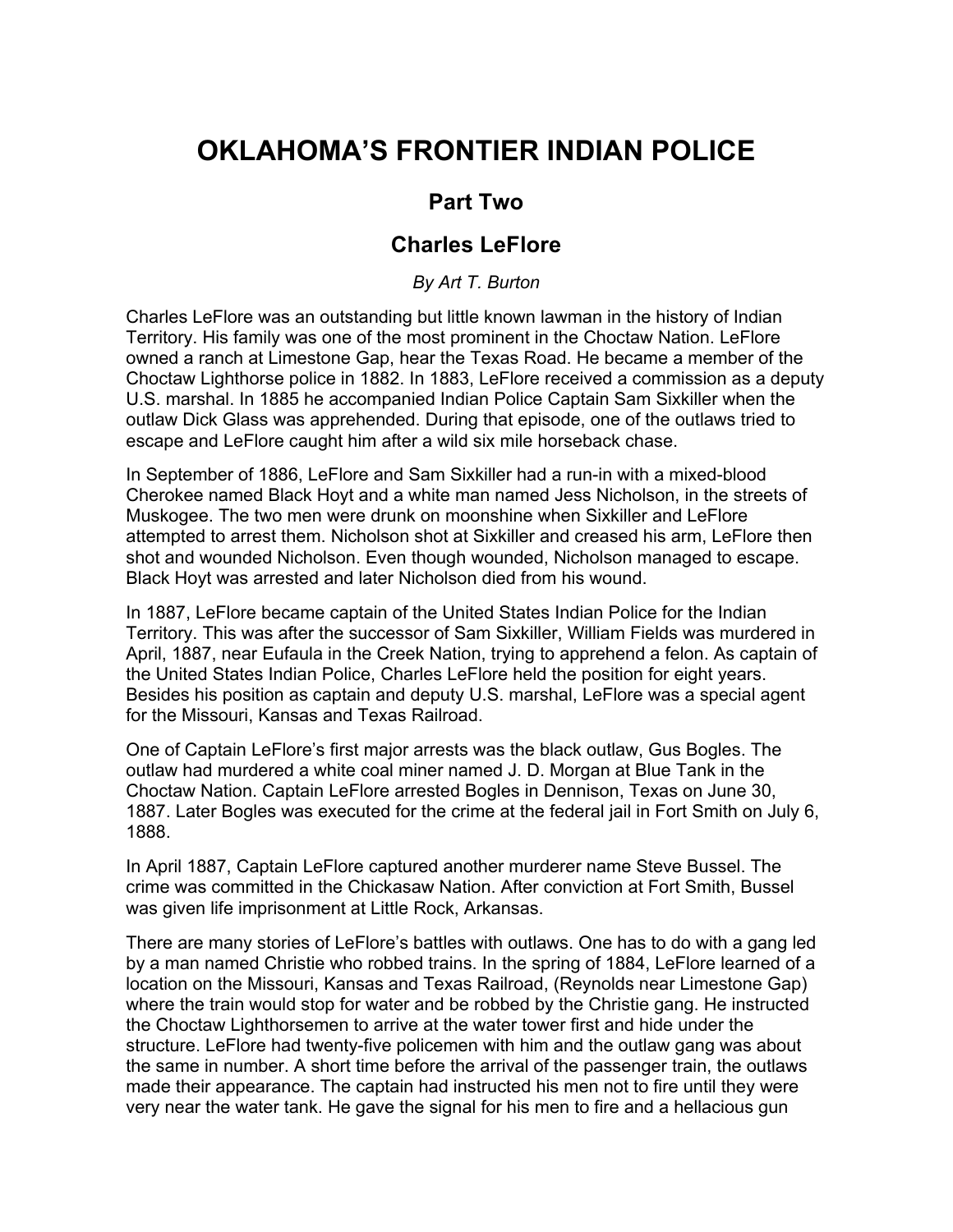battle ensued. When the train approached, the engineer saw the gun battle and stopped a safe distance away. The gun battle resulted in two of the posse being wounded, but five of the outlaws were killed with as many wounded. The rest of the outlaws hightailed it as soon as they realized they were losing the struggle. Captain LeFlore then loaded his prisoners and dead into the baggage car of the "Katy" passenger train. This battle broke up major train robbing operations in the Choctaw Nation. LeFlore later told on many occasions a story related to this battle that was both tragic and humorous. A young lighthorseman was hit in the eye by a large wood splinter sent flying from uprights supporting the water tower when struck by a rifle shot. The splinter actually knocked his eye out. He observed Captain LeFlore looking at him and remarked. "Captain, we have them whipped, they are out of ammunition and now shooting at us with bows and arrows."

On another occasion it was reported that LeFlore and his posse had killed three wanted outlaws. This action had taken place a great distance from Fort Smith during the summer months. Concerned the bodies would bloat and start to decompose in the heat before they could get them back, LeFlore decided to salt the bodies like cured beef or pork. He was able to deliver the deceased outlaws well preserved to Fort Smith for official identification.

It was not uncommon for Captain LeFlore to stop at his home in Limestone Gap with a load of prisoners bound for Fort Smith. While he and the posse would eat, rest and refresh, he would chain the prisoners to a large tree in his front yard.

In September of 1891, Captain LeFlore was on the trail of the Dalton gang after they robbed the M.K. & T. passenger train near Wagoner. The captain reported to the **Vinita Indian Chieftain**:

*"…twenty miles from the scene of the robbery, about two o'clock the same night, four men were seen riding northwest and leading two horses. The next night a woman who is acquainted with the Dalton boys saw two of them and two others west of Red Fork, riding in the direction of the mouth of the stream of that name. They had two lead horses and the outfit corresponded with that seen the night of the robbery. The use of bloodhounds [brought from Atoka] the morning after holdup was rendered impossible because so many persons had been trailing around, but an organized pursuit is being conducted."*

The above holdup took place at Leliaetta, Creek Nation. LeFlore would have a closer encounter with the Daltons at Adair in the Cherokee Nation. On the night of July 14, 1892, the Daltons took over the train depot at Adair and waited for the northbound No. 2 due at 9:45 p.m. On the train were eight lawmen, including J.J. Kinney, special railroad detective, Sid Johnson, deputy U.S. marshal, and Charles LeFlore, Alf McCay and Bud Kell of the United States Indian Police. In the gunfight that ensued after the train stopped at Adair, Kinney, Johnson and LeFlore all received slight wounds. The Daltons, untouched, got away with a small amount of loot. No doubt they would have had a better haul if the lawmen hadn't interfered with their criminal endeavors. During his long tenure, Captain LeFlore was wounded on several occasions.

The first execution in the Indian Territory under the laws of the United States, occurred at Muskogee, on July 1, 1898. Of the two men who were executed, one was captured by